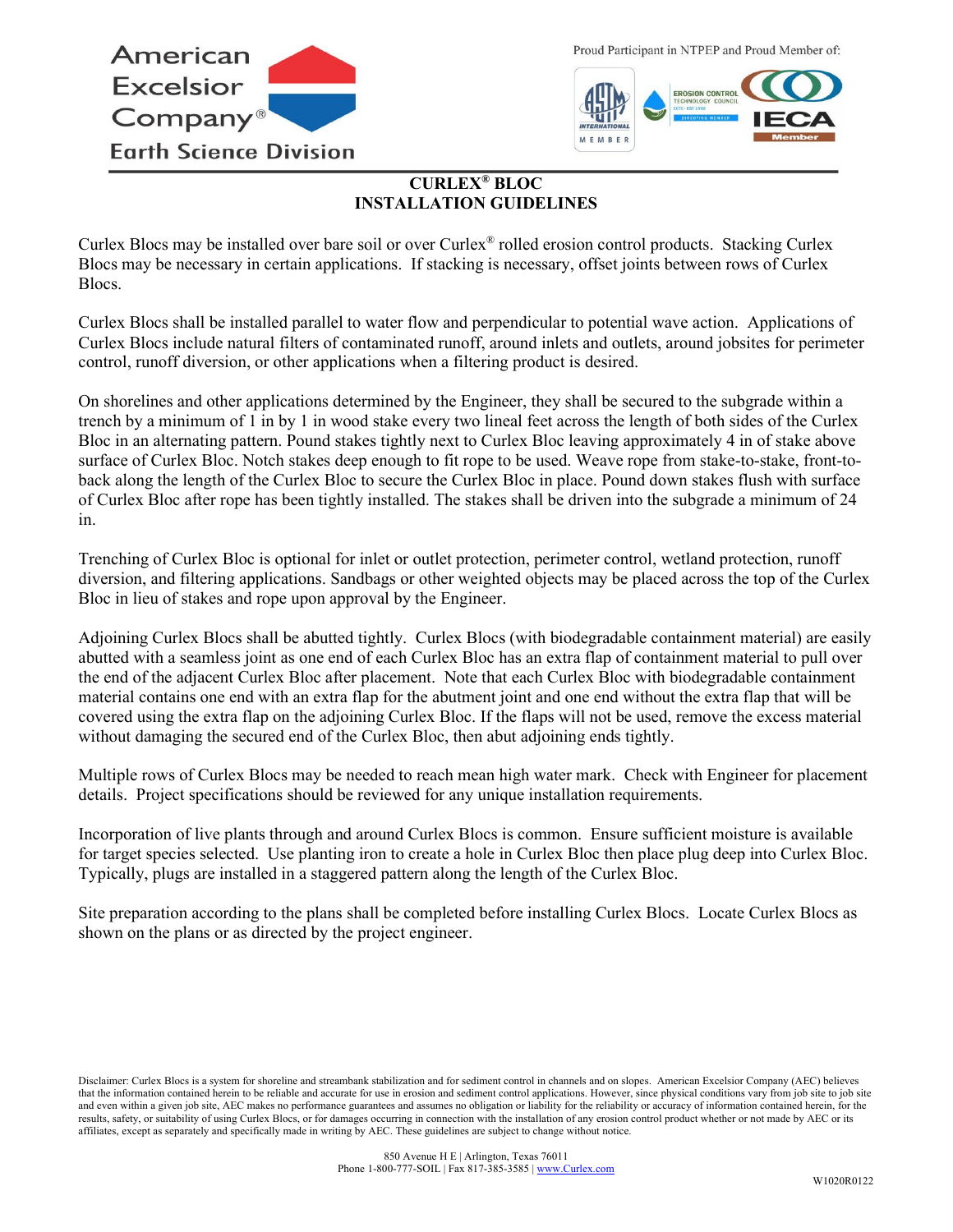## **Step by Step Shoreline Installation of Curlex® Bloc with Biodegradable Containment Material**

**Step 1** Dig a flat bottom trench and place Curlex Bloc in the trench.



**Step 2** Place a second Bloc adjacent to the first Bloc. Pull the extra flap of containment material from the second Bloc over the end of the first Bloc. This will create a seamless joint between Blocs.



Disclaimer: Curlex Blocs is a system for shoreline and streambank stabilization and for sediment control in channels and on slopes. American Excelsior Company (AEC) believes that the information contained herein to be reliable and accurate for use in erosion and sediment control applications. However, since physical conditions vary from job site to job site and even within a given job site, AEC makes no performance guarantees and assumes no obligation or liability for the reliability or accuracy of information contained herein, for the results, safety, or suitability of using Curlex Blocs, or for damages occurring in connection with the installation of any erosion control product whether or not made by AEC or its affiliates, except as separately and specifically made in writing by AEC. These guidelines are subject to change without notice.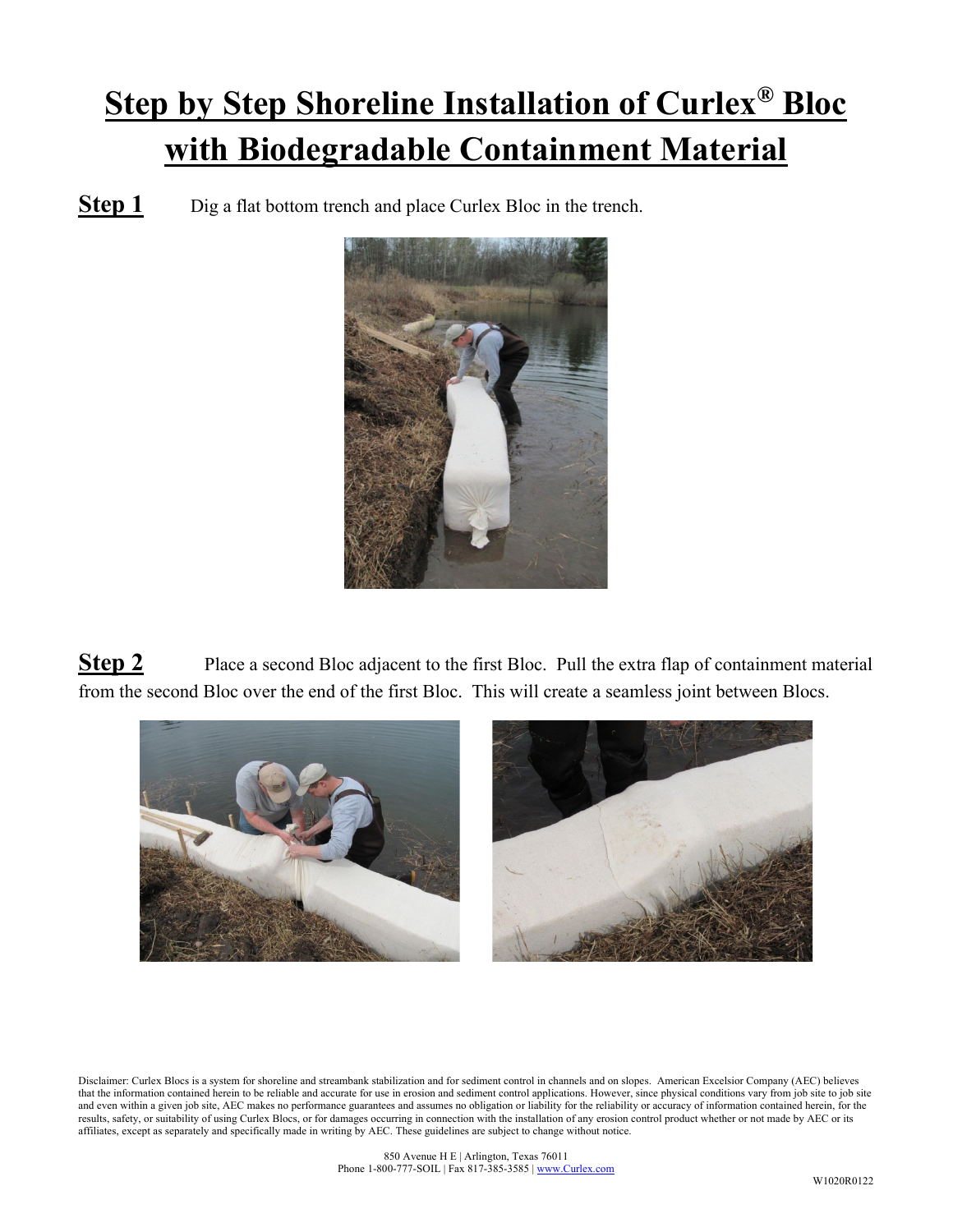**Step 3** Pound notched wooden stakes into the subgrade, every two linear feet across the length of both sides of the Curlex Blocs in an alternating pattern leaving 3-4 inches of stake above the Blocs.



**Step 4** Weave rope from stake-to-stake, front-to-back along the length of the Blocs. Drive the stakes the remaining 3-4 inches or until the rope is tight.



Disclaimer: Curlex Blocs is a system for shoreline and streambank stabilization and for sediment control in channels and on slopes. American Excelsior Company (AEC) believes that the information contained herein to be reliable and accurate for use in erosion and sediment control applications. However, since physical conditions vary from job site to job site and even within a given job site, AEC makes no performance guarantees and assumes no obligation or liability for the reliability or accuracy of information contained herein, for the results, safety, or suitability of using Curlex Blocs, or for damages occurring in connection with the installation of any erosion control product whether or not made by AEC or its affiliates, except as separately and specifically made in writing by AEC. These guidelines are subject to change without notice.